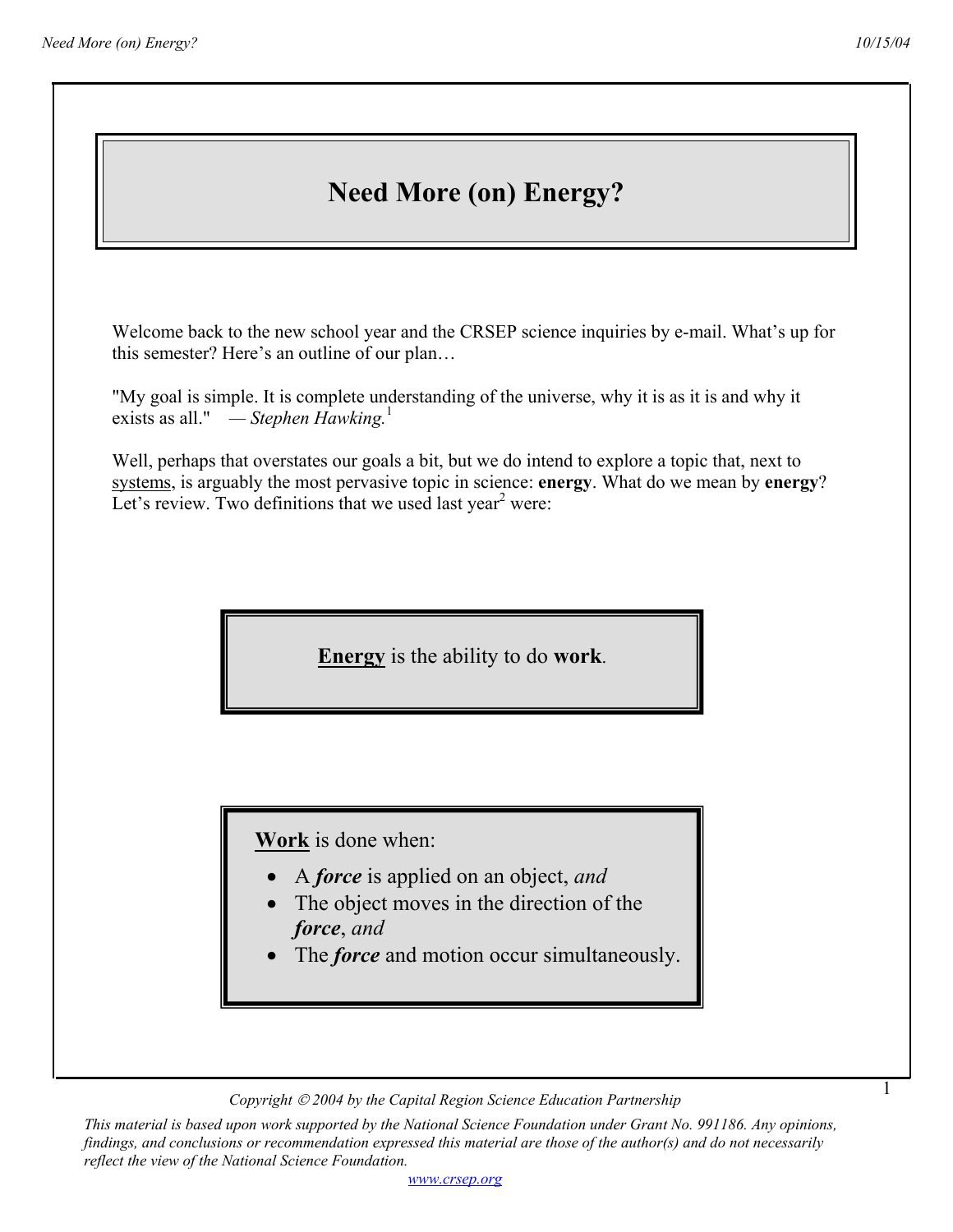2

Last fall, using these definitions, we looked at some basic **energy** concepts<sup>3</sup>:

- Scientific definition of work
- Kinds of energy (kinetic and potential)
- Source of energy (sun)
- Energy conversion

This semester, we're going to take these basic concepts and examine the importance of **energy** within some science units:

- Ecosystems
- Simple machines
- **Weather**

## **Why these topics? Several reasons:**

- 1. They are commonly taught.
- 2. They are important within the NYS core curricula.
- 3. There is lots of room for misunderstandings and misinformation within these units.

Next week we begin a series on energy in ecosystems. While waiting for the next e-mail, we ask you to think about what your students know about **ecosystems**:

- 1. What would they identify as parts of an **ecosystem**?
- 2. How would they define **ecosystem**?
- 3. What might they give as examples of **ecosystems**?
- 4. Is there anything about their understanding of **ecosystems** that you'd like to change or develop further?

*Copyright 2004 by the Capital Region Science Education Partnership* 

*This material is based upon work supported by the National Science Foundation under Grant No. 991186. Any opinions, findings, and conclusions or recommendation expressed this material are those of the author(s) and do not necessarily reflect the view of the National Science Foundation.*